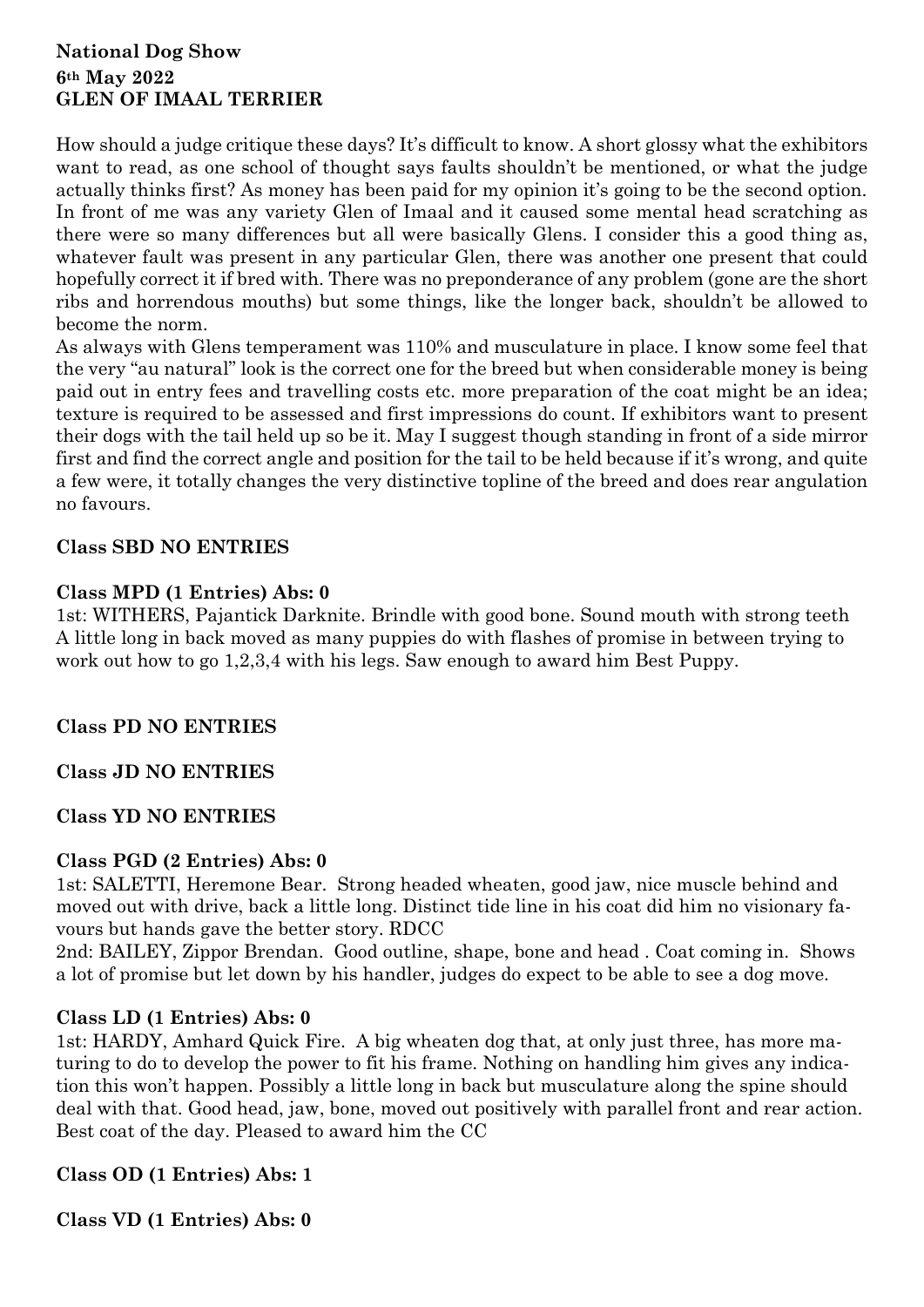1st: SAMUEL, Jeonty Yippe Kiaye. Reasonable shape and size Carrying a little too much weigh, well muscled behind. Lacking coat. Best Veteran

# **Class SBB (1 Entries) Abs: 0**

1st: SALETTI, Jojase Aisling Pixie. Feminine head with good jaw. Adequate bone, coat coming, stands a little straight in stifle, Nice in rib, good outline.

# **Class MPB (2 Entries) Abs: 1**

1st: HARDY, Amhard Rapid Beat. Very raw brindle bitch, incredibly loose on the move, obviously has a will of her own.

#### **Class PB (5 Entries) Abs: 0**

Glen puppies are so variable from one month to the next anything written now in May could have totally changed by June.

1st: HARDY, Amhard Raspberry Fizz. Far more mature wheaten, in both development & attitude than brindle sister in the previous class. Good bone, nice angulation behind, moved well with good drive. Topline not her fortune at the moment but sure it'll change.

2nd: HANNINGTON, Mo Stor Ailin Of Tatler Jack's Clann at Boudivella Smaller, finer bitch but with adequate substance. With good rib and head. Coat coming in. Good angulation, moved well when settled. Nice to see a cream in the ring again.

3rd: GRIFFITHS, Amhard Ruby Icon. Brindle with good head, nice rib for age. Decent in front but a little straight behind.

### **Class JB NO ENTRIES**

### **Class YB NO ENTRIES**

# **Class PGB (2 Entries) Abs: 0**

1st: SAGE, Wickholm Bohemian Rhapsody. To anybody not in Glens to read in a critique that a bitch is plain would seem insulting. Nowhere in the breed standard does it say that bitches should be pretty and some of the best females in the breed have proudly acknowledged their "plain" status. At the moment this bitch could be joining their ranks. Yes, she's plain and her looks will be improved when she grows a better coat but other than that; correct shape and size, good outline with spot on rise to loin which she keeps on the move as her handler knows his dog and moves her on a looser lead. Correct front and muscle behind moved well with reach and drive. BCC &BOB

2nd: SAMUEL, Jeonty Spirit of Naboo. Moving well wheaten, once settled, due to exceptional musculature. Longer in back.

# **Class LB NO ENTRIES**

# **Class OB (2 Entries) Abs: 0**

1st: FORBES, Ch Jeonty Dreams a Dream with Karensbrae JW. This is a show dog through and though, unusual in Glens. Coat at its end which hid her shape but it is there. Good head, set on a correct neck, good rib and nice run to loin. Moved well but a little close behind. RBCC 2nd: KIRKWOOD, Jeonty Letty Be Magic. Brindle sister of the above but of different type. She is probably the better breed specimen but it's total package that is judged and, in Open Bitch, deciding to have a tendency to move like a crab just does no favours. Lovely bitch from all angles.

# **Class VB NO ENTRIES**

**HAROLD GAY (JUDGE)**